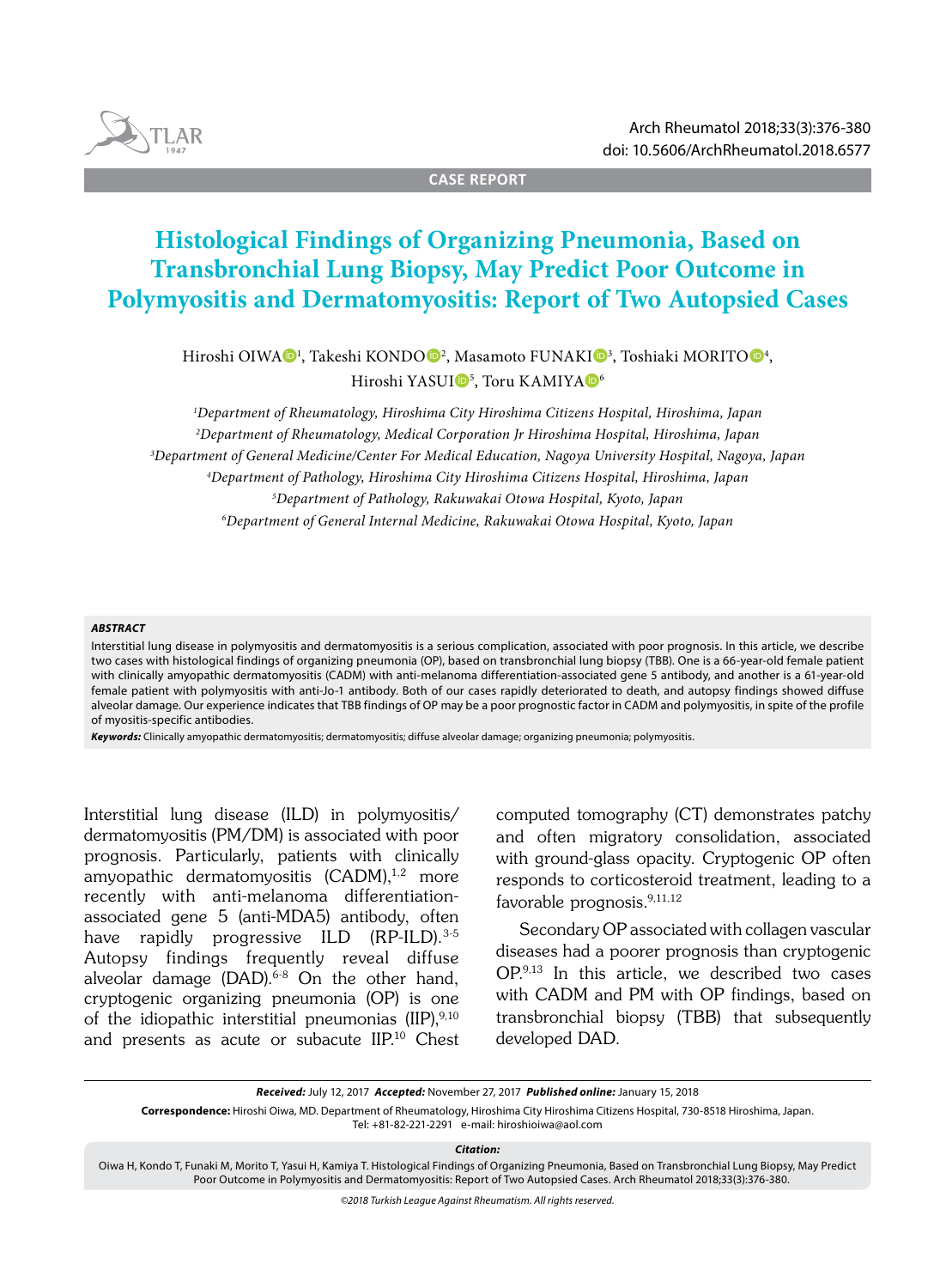

Figure 1. (a) Chest tomography showed consolidations and ground glass opacities in subpleural area. (b) Transbronchial biopsy showed polypoid masses of granulation tissue within alveoli, consistent with organizing pneumonia (arrow) (H-E×200). (c) Autopsy findings showed infiltration of inflammatory cells and hyaline membranes, consistent with diffuse alveolar damage (arrowhead) (H-E×200).

## CASE REPORT

Case 1- A 66-year-old female patient was admitted with a two-week history of dry cough and exertional dyspnea. She also had photosensitivity and rashes on elbows for one year. Medical history included hysterectomy for endometrial cancer 17 years ago. Her oxygen saturation was 93% on room air. There were fine crackles in the lung bases. Manual muscle testing showed normal strength. Erythema was observed on the anterior chest, and the extensor surface of the right elbow (Gottron's sign). On laboratory test, ferritin level was highly elevated at 2110 ng/mL  $(\leq 114)$ , while creatine kinase (CK) level was normal. A level of KL-6 (Krebs von den Lungen 6), a serum marker for interstitial pneumonia,<sup>6</sup> was normal. Antinuclear antibody and anti-Sjögren's syndrome

antigen A (SSA/Ro) antibody were positive at 40-fold dilution (normal, <40-fold dilution) and 12.8 U/mL (<7.0 U/mL), respectively, while anti-aminoacyl transfer ribonucleic acid synthetase (ARS) antibodies were not detected. Chest CT showed consolidation and patchy ground-glass opacities, predominantly in the lower lobes (Figure 1a). T<sub>2</sub>-weighted images of magnetic resonance imaging (MRI) of the thighs revealed high-signal lesions in the vastus lateralis muscles, while electromyogram and muscle biopsy showed no signs of myositis. Skin biopsy from the extensor surface of the right elbow revealed massive subepidermal edema and dermal mucinosis with hyperkeratosis, compatible with DM. TBB showed pathological findings of OP (Figure 1b). Then, a diagnosis of CADM with OP was established. Despite treatment with pulse methylprednisolone



Figure 2. (a) Chest tomography showed multiple nodules and consolidations in subpleural area. (b) Transbronchial biopsy showed polypoid fibrotic tissue within alveoli, consistent with organizing pneumonia (arrow) (H-E $\times$ 200). (c) Autopsy findings showed hyaline membranes and inflammation, consistent with diffuse alveolar damage (arrowhead) (H-E×200).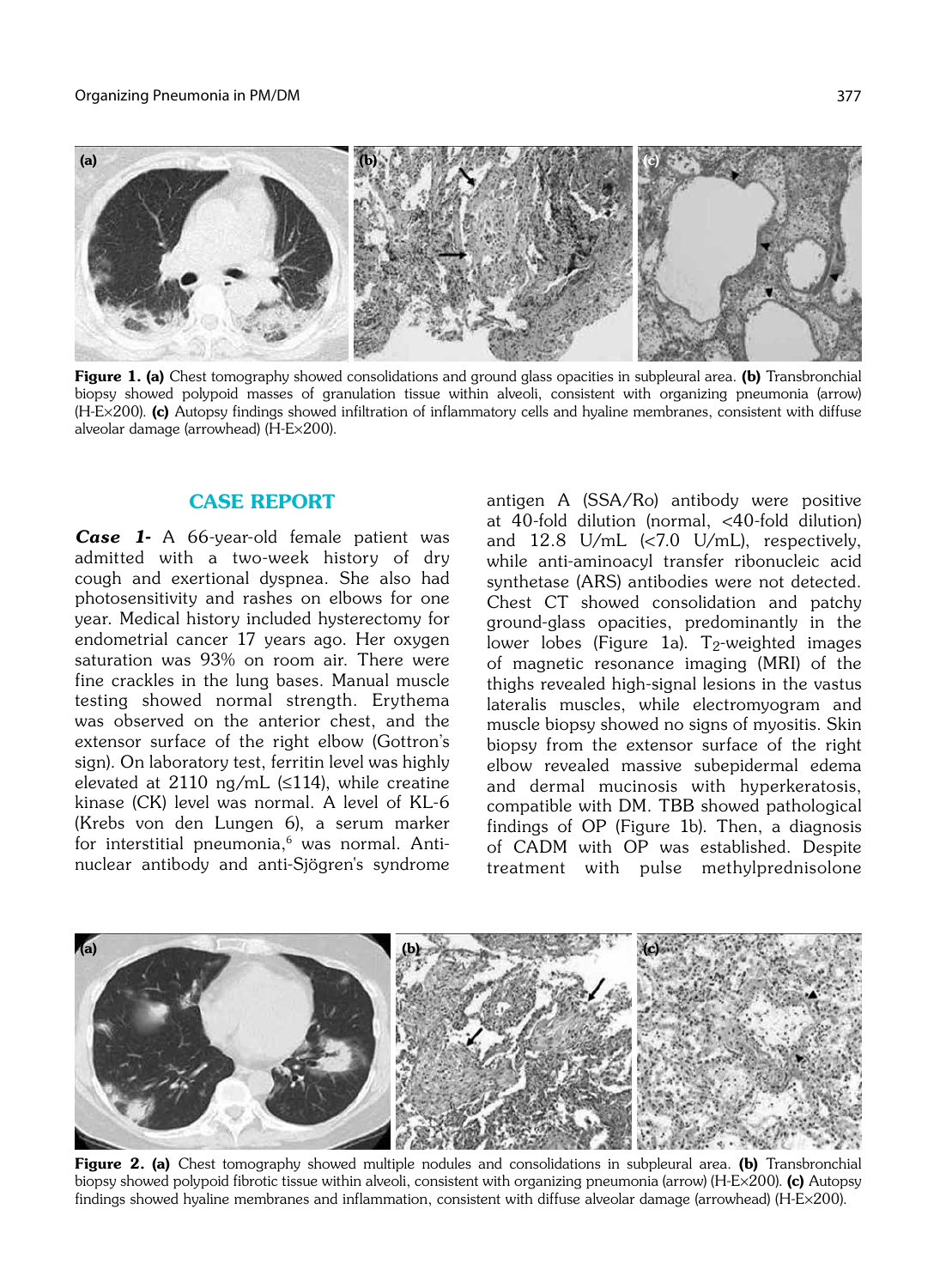followed by high-dose prednisolone and intravenous cyclophosphamide, her condition deteriorated further. Additional therapy with tacrolimus failed and she subsequently died. Autopsy revealed DAD (Figure 1c). Anti-MDA5 antibody was latterly found in her pre-treatment sera, using immunoprecipitation technique.<sup>14</sup>

Case 2- A 61-year-old female patient was referred for suspected myositis. Eight months previously, she began to have cough and sputum. Three months later, chest CT showed multiple nodules and consolidations in all the lung lobes (Figure 2a), and TBB showed histological findings consistent with OP (Figure 2b). A diagnosis of cryptogenic OP was established, and moderate-dose prednisolone treatment improved her symptoms. A month before admission, she was admitted to the previous hospital for worsening of pneumonia, muscle weakness and elevation of CK (887 U/L). T2-weighted images of MRI showed high-signal lesions in the gluteus maximus muscles. The result of anti-Jo-1 antibody was positive. After methylprednisolone pulse therapy followed by high-dose prednisolone, she was transferred to our hospital. Medical history included appendicitis in her childhood, and hysterectomy for uterine myoma. Her respiratory rate was 21 per minute and oxygen saturation 93% on room air. There were fine crackles in the lung bases. Manual muscles testing showed 3 out of 5 at all the muscle tested. Laboratory testing showed increased levels of CK (514 U/L; <163) and KL-6 (942U/mL; ≤500). Anti-nuclear antibody and anti-SSA/Ro were negative.

Although we could not plan electromyogram and muscle biopsy for deteriorating course, she was considered to have OP with PM, as previously reported to often precede PM.15 Despite therapy with tacrolimus, her condition deteriorated. After another course of pulse methylprednisolone, she died of respiratory failure. Autopsy revealed DAD (Figure 2c).

## **DISCUSSION**

In our cases with CADM and PM, TBB showed histological findings of OP. Although the role of TBB in diagnosing OP is limited due to small sample, TBB may be adequate to establish working diagnosis of OP, when clinical and radiological findings are consistent with OP.16-18 Our cases had histological findings of OP, based on TBB, and subsequently died of DAD. Two possibilities may be considered: (i) OP lesions alone at initial presentation that subsequently developed to DAD, (ii) coexistence of OP and DAD at initial presentation, in which TBB specimen only included OP lesions. Nevertheless, our experience suggests that TBB findings of OP may predict respiratory deterioration due to DAD in PM and CADM.

After the proposal of  $CADM$ ,<sup> $1,19$ </sup> an association with RP-ILD gained importance, and thereafter, anti-MDA5 antibody was exclusively discovered in CADM and DM patients.19-21 A retrospective study showed that 20 (74%) of 27 anti-MDA5 positive patients developed RP-ILD, and nine  $(33%)$  subsequently died.<sup>22</sup> Multiple cutaneous ulcers,<sup>23</sup> high titer of the antibody,<sup>24</sup> and ferritin elevation3,22 have been advocated as poor prognostic factors. Gono et al.3 reported that all five cases with a ferritin level  $\geq$ 1,600 subsequently died, as seen in our case (Case 1).

On the other hand, nonspecific interstitial pneumonia (NSIP) or usual interstitial pneumonia, categorized as chronic fibrosing interstitial pneumonia, $11$  is the predominant pattern in anti-ARS antibody-associated IIP.24,25 However, acute or subacute interstitial pneumonia in anti-ARS positive ILD was also reported in 67%,<sup>5</sup> and even RP-ILD in 5%-18%.26,27 In an observation of anti-ARS-positive IIP, OP was the second most frequent pattern identified on surgical lung biopsy (52%), after NSIP (67%). Interestingly, OP was found solely in 19%, and concomitantly with NSIP or DAD in 33%.25 Therefore, the histological findings of OP in Case 2 may also be explained by OP alone or concomitant OP.

Out of 29 previously-reported cases with histological findings of OP with PM/DM/ CADM,17,28,29 mortality was 21%, which was higher than the pooled mortality (6%) in cryptogenic OP.11 To our knowledge, ours were the first cases with histological findings of OP on TBB, subsequently developing DAD. We propose that TBB findings suggesting OP in PM/DM/CADM may predict poor prognosis, regardless of the profile of myositis-specific antibody.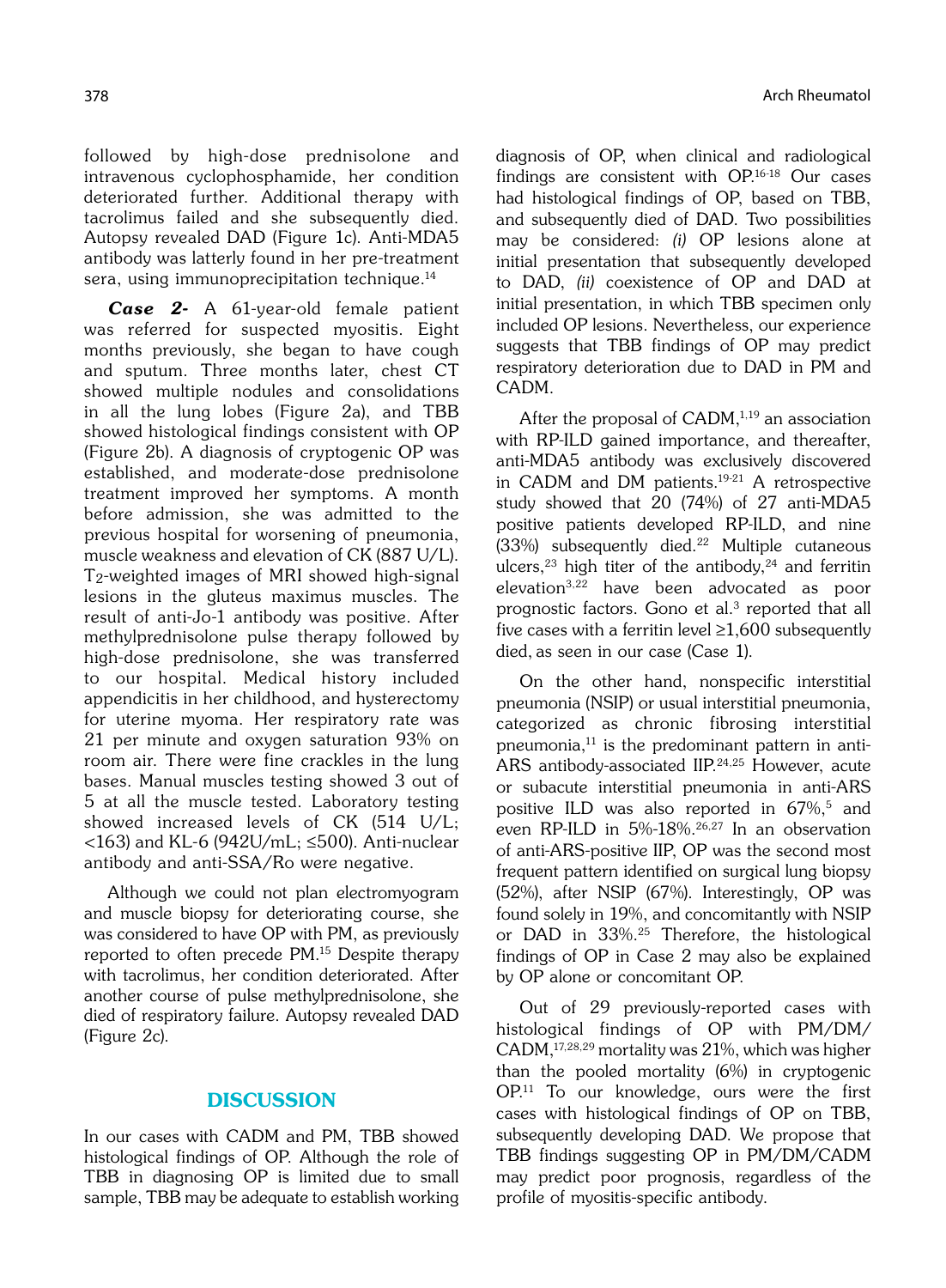### Declaration of conflicting interests

The authors declared no conflicts of interest with respect to the authorship and/or publication of this article.

#### Funding

The authors received no financial support for the research and/or authorship of this article.

## REFERENCES

- 1. Gerami P, Schope JM, McDonald L, Walling HW, Sontheimer RD. A systematic review of adultonset clinically amyopathic dermatomyositis (dermatomyositis siné myositis): a missing link within the spectrum of the idiopathic inflammatory myopathies. J Am Acad Dermatol 2006;54:597-613.
- 2. Kang EH, Lee EB, Shin KC, Im CH, Chung DH, Han SK, et al. Interstitial lung disease in patients with polymyositis, dermatomyositis and amyopathic dermatomyositis. Rheumatology (Oxford) 2005;44:1282-6.
- 3. Gono T, Kawaguchi Y, Satoh T, Kuwana M, Katsumata Y, Takagi K, et al. Clinical manifestation and prognostic factor in anti-melanoma differentiation-associated gene 5 antibody-associated interstitial lung disease as a complication of dermatomyositis. Rheumatology (Oxford) 2010;49:1713-9.
- 4. Tanizawa K, Handa T, Nakashima R, Kubo T, Hosono Y, Watanabe K, et al. HRCT features of interstitial lung disease in dermatomyositis with anti-CADM-140 antibody. Respir Med 2011;105:1380-7.
- 5. Isoda K, Kotani T, Takeuchi T, Kiboshi T, Hata K, Ishida T, et al. Comparison of long-term prognosis and relapse of dermatomyositis complicated with interstitial pneumonia according to autoantibodies: anti-aminoacyl tRNA synthetase antibodies versus anti-melanoma differentiation-associated gene 5 antibody. Rheumatol Int 2017;37:1335-40.
- 6. Bandoh S, Fujita J, Ohtsuki Y, Ueda Y, Hojo S, Tokuda M, et al. Sequential changes of KL-6 in sera of patients with interstitial pneumonia associated with polymyositis/dermatomyositis. Ann Rheum Dis 2000;59:257-62.
- 7. Kameda H, Nagasawa H, Ogawa H, Sekiguchi N, Takei H, Tokuhira M, et al. Combination therapy with corticosteroids, cyclosporin A, and intravenous pulse cyclophosphamide for acute/subacute interstitial pneumonia in patients with dermatomyositis. J Rheumatol 2005;32:1719-26.
- 8. Yoshida N, Kaieda S, Tomozoe K, Tajiri M, Wakasugi D, Okamoto M, et al. An Autopsy Case of Anti-melanoma Differentiation-associated Gene-5 Antibody-positive Clinical Amyopathic Dermatomyositis Complicated by Rapidly Progressive Interstitial Lung Disease. Intern Med 2016;55:1653-9.
- 9. Epler GR, Colby TV, McLoud TC, Carrington CB, Gaensler EA. Bronchiolitis obliterans organizing pneumonia. N Engl J Med 1985;312:152-8.
- 10. Travis WD, Costabel U, Hansell DM, King TE Jr, Lynch DA, Nicholson AG, et al. An official American Thoracic Society/European Respiratory Society statement: Update of the international multidisciplinary classification of the idiopathic interstitial pneumonias. Am J Respir Crit Care Med 2013;188:733-48.
- 11. Bradley B, Branley HM, Egan JJ, Greaves MS, Hansell DM, Harrison NK, et al. Interstitial lung disease guideline: the British Thoracic Society in collaboration with the Thoracic Society of Australia and New Zealand and the Irish Thoracic Society. Thorax 2008;63:1-58.
- 12. King TE Jr, Mortenson RL. Cryptogenic organizing pneumonitis. The North American experience. Chest 1992;102:8-13.
- 13. Lohr RH, Boland BJ, Douglas WW, Dockrell DH, Colby TV, Swensen SJ, et al. Organizing pneumonia. Features and prognosis of cryptogenic, secondary, and focal variants. Arch Intern Med 1997;157:1323-9.
- 14. Nakashima R, Imura Y, Kobayashi S, Yukawa N, Yoshifuji H, Nojima T, et al. The RIG-I-like receptor IFIH1/MDA5 is a dermatomyositis-specific autoantigen identified by the anti-CADM-140 antibody. Rheumatology (Oxford) 2010;49:433-40.
- 15. Oiwa H, Maeda A, Nishisaka T, Yamanishi Y, Yamana S, Takanashi A. A case of polymyositis complicated with organizing pneumonia: case report and literature review. Mod Rheumatol 2004;14:388-93.
- 16. Bartter T, Irwin RS, Nash G, Balikian JP, Hollingsworth HH. Idiopathic bronchiolitis obliterans organizing pneumonia with peripheral infiltrates on chest roentgenogram. Arch Intern Med 1989;149:273-9.
- 17. Azzam ZS, Bentur L, Rubin AH, Ben-Izhak O, Alroy G. Bronchiolitis obliterans organizing pneumonia. Diagnosis by transbronchial biopsy. Chest 1993;104:1899-901.
- 18. Dina R, Sheppard MN. The histological diagnosis of clinically documented cases of cryptogenic organizing pneumonia: diagnostic features in transbronchial biopsies. Histopathology 1993;23:541-5.
- 19. Sontheimer RD. Would a new name hasten the acceptance of amyopathic dermatomyositis (dermatomyositis siné myositis) as a distinctive subset within the idiopathic inflammatory dermatomyopathies spectrum of clinical illness? J Am Acad Dermatol 2002;46:626-36.
- 20. Sato S, Hirakata M, Kuwana M, Suwa A, Inada S, Mimori T, et al. Autoantibodies to a 140-kd polypeptide, CADM-140, in Japanese patients with clinically amyopathic dermatomyositis. Arthritis Rheum 2005;52:1571-6.
- 21. Sato S, Hoshino K, Satoh T, Fujita T, Kawakami Y, Fujita T, et al. RNA helicase encoded by melanoma differentiation-associated gene 5 is a major autoantigen in patients with clinically amyopathic dermatomyositis: